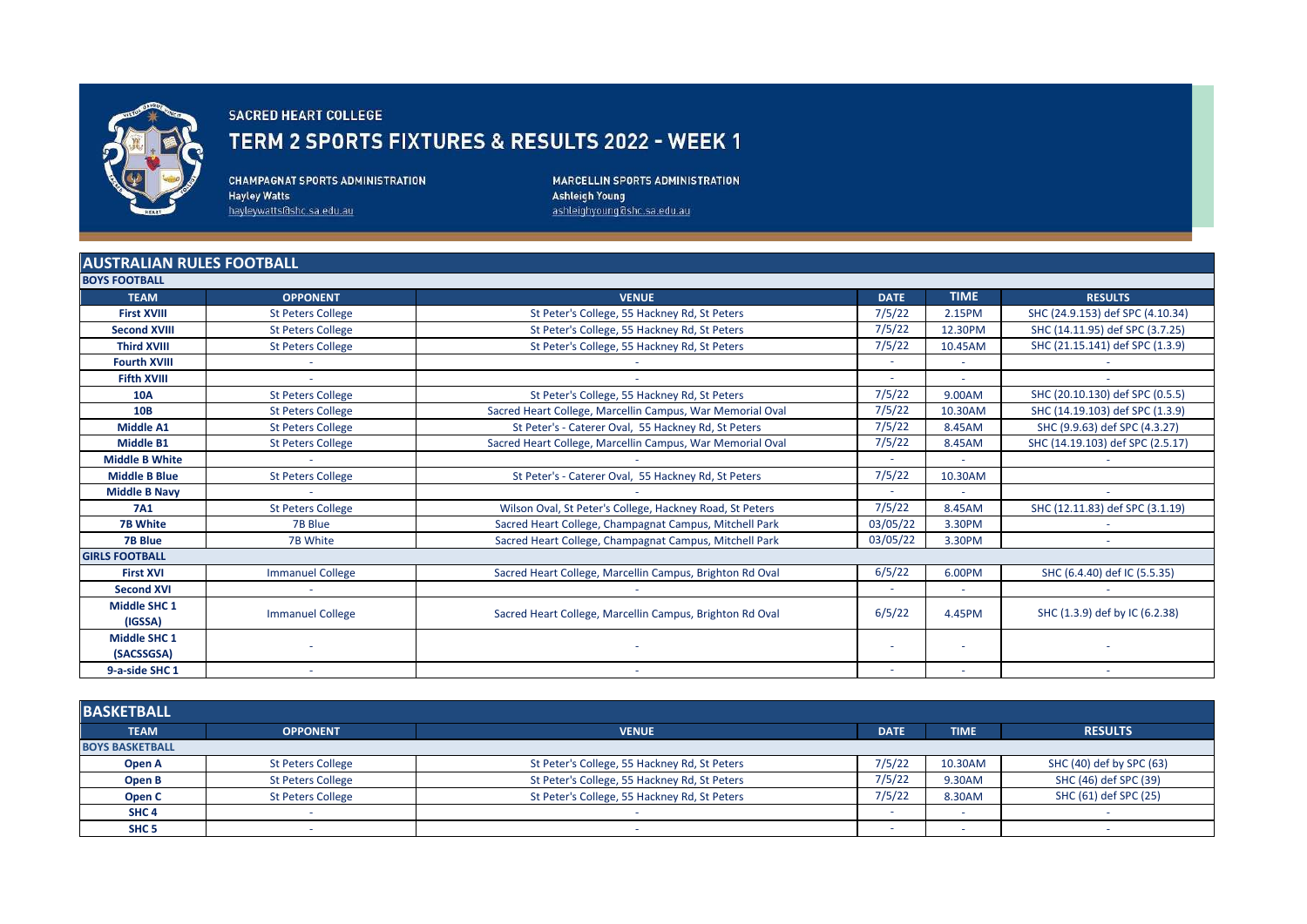| SHC <sub>6</sub>            |                          |                                                                        | $\overline{\phantom{a}}$ | -                        |                         |
|-----------------------------|--------------------------|------------------------------------------------------------------------|--------------------------|--------------------------|-------------------------|
| SHC <sub>7</sub>            |                          |                                                                        | $\sim$                   | ۰                        |                         |
| SHC <sub>8</sub>            |                          |                                                                        | $\overline{\phantom{a}}$ | $\sim$                   |                         |
| Middle A1                   | <b>St Peters College</b> | Sacred Heart College, Champagnat Campus, Marist Hall                   | 7/5/22                   | 10.30AM                  | SHC (75) def SPC (52)   |
| Middle B1                   | <b>St Peters College</b> | Sacred Heart College, Champagnat Campus, Marist Hall                   | 7/5/22                   | 9.30AM                   | SHC (51) def SPC (38)   |
| Middle C1                   | <b>St Peters College</b> | Sacred Heart College, Champagnat Campus, Marist Hall                   | 7/5/22                   | 8.30AM                   | SHC (48) def SPC (47)   |
| <b>Middle South 2 Blue</b>  |                          |                                                                        | $\sim$                   | $\sim$                   |                         |
| <b>Middle South 2 White</b> |                          |                                                                        | $\sim$                   | $\sim$                   |                         |
| <b>Middle South 2 Navy</b>  |                          |                                                                        | $\overline{\phantom{0}}$ | <b>.</b>                 |                         |
| Year 7 Blue                 |                          |                                                                        | $\overline{\phantom{a}}$ | -                        |                         |
| Year 7 White                |                          |                                                                        | $\sim$                   |                          |                         |
| Year 7 Navy                 |                          |                                                                        | $\sim$                   | $\overline{\phantom{a}}$ |                         |
| <b>GIRLS BASKETBALL</b>     |                          |                                                                        |                          |                          |                         |
| <b>Senior A</b>             | <b>Immanuel College</b>  | Sacred Heart College, Marcellin Campus, Br McAteer Centre, Marist Hall | 5/5/22                   | 6.00PM                   | SHC (32) def by IC (44) |
| <b>Middle A</b>             | <b>Immanuel College</b>  | Sacred Heart College, Marcellin Campus, Br McAteer Centre, Marist Hall | 5/5/22                   | 5.00PM                   | SHC (73) def IC (28)    |

| <b>NETBALL</b>        |                         |                                                                          |            |             |                         |
|-----------------------|-------------------------|--------------------------------------------------------------------------|------------|-------------|-------------------------|
| <b>GIRLS NETBALL</b>  |                         |                                                                          |            |             |                         |
| <b>TEAM</b>           | <b>OPPONENT</b>         | <b>VENUE</b>                                                             | <b>DAY</b> | <b>TIME</b> | <b>RESULTS</b>          |
| Open SHC <sub>1</sub> | <b>Immanuel College</b> | Sacred Heart College, Marcellin Campus, Br McAteer Centre, Marist Hall   | 7/5/22     | 9.00AM      | SHC (40) def IC (55)    |
| <b>Open SHC 2</b>     | <b>Immanuel College</b> | Sacred Heart College, Marcellin Campus, Br McAteer Centre, Marist Hall   | 7/5/22     | 8.00AM      | SHC (34) def by IC (45) |
| <b>Open SHC 3</b>     |                         |                                                                          |            |             |                         |
| Open SHC 4            | <b>Immanuel College</b> | Sacred Heart College, Marcellin Campus, Brighton Rd Oval, Netball Courts | 6/5/22     | 5.00PM      | SHC (24) def by IC (33) |
| Open SHC 5            |                         |                                                                          |            |             |                         |
| Open SHC 6            |                         |                                                                          |            |             |                         |
| Open SHC <sub>7</sub> |                         |                                                                          |            |             |                         |
| Open SHC 8            | <b>Immanuel College</b> | Sacred Heart College, Marcellin Campus, Brighton Rd Oval, Netball Courts | 6/5/22     | 6.00PM      | SHC (18) def IC (16)    |
| Open SHC 9            |                         |                                                                          |            | ٠           |                         |
| Open SHC 10           |                         |                                                                          |            |             |                         |
| Year 10 SHC 1         | <b>Immanuel College</b> | Sacred Heart College, Marcellin Campus, Br McAteer Centre, Marist Hall   | 7/5/22     | 8.00AM      | SHC (26) def IC (24)    |
| Year 10 SHC 2         | <b>Immanuel College</b> | Sacred Heart College, Marcellin Campus, Brighton Rd Oval, Netball Courts | 4/5/22     | 5.00PM      | SHC (26) def by IC (29) |
| Year 10 SHC 3         | SHC <sub>4</sub>        | Sacred Heart College, Marcellin Campus, Brighton Rd Oval, Netball Courts | 4/5/22     | 5.00PM      | SHC3 (30) def SHC4 (27) |
| Year 10 SHC 4         | SHC <sub>3</sub>        | Sacred Heart College, Marcellin Campus, Brighton Rd Oval, Netball Courts | 4/5/22     | 5.00PM      |                         |
| Year 10 SHC 5         | <b>Immanuel College</b> | Sacred Heart College, Marcellin Campus, Brighton Rd Oval, Netball Courts | 4/5/22     | 5.00PM      | SHC (9) def by IC (41)  |
| Year 10 SHC 6         | <b>Immanuel College</b> | Sacred Heart College, Marcellin Campus, Brighton Rd Oval, Netball Courts | 4/5/22     | 5.00PM      | SHC (12) def by IC (26) |
| Year 10 SHC 7         |                         |                                                                          | $\sim$     |             |                         |
| Year 9 SHC 1          | <b>Immanuel College</b> | Sacred Heart College, Marcellin Campus, Brighton Rd Oval, Netball Courts | 7/5/22     | 8.00AM      | SHC (34) def IC (7)     |
| Year 9 SHC 2          | <b>Immanuel College</b> | Sacred Heart College, Marcellin Campus, Brighton Rd Oval, Netball Courts | 4/5/22     | 6.00PM      | SHC (53) def IC (10)    |
| Year 9 SHC 3          | SHC <sub>4</sub>        | Sacred Heart College, Marcellin Campus, Brighton Rd Oval, Netball Courts | 4/5/22     | 6.00PM      | SHC3 (29) def SHC4 (4)  |
| Year 9 SHC 4          | SHC <sub>3</sub>        | Sacred Heart College, Marcellin Campus, Brighton Rd Oval, Netball Courts | 4/5/22     | 6.00PM      |                         |
| Year 9 SHC 5          | <b>Immanuel College</b> | Sacred Heart College, Marcellin Campus, Brighton Rd Oval, Netball Courts | 4/5/22     | 6.00PM      | SHC (37) def IC (2)     |
| Year 9 SHC 6          | <b>Immanuel College</b> | Sacred Heart College, Marcellin Campus, Brighton Rd Oval, Netball Courts | 4/5/22     | 6.00PM      | SHC (5) def by IC (14)  |
| Year 8 SHC 1          | <b>Immanuel College</b> | Sacred Heart College, Marcellin Campus, Brighton Rd Oval, Netball Courts | 7/5/22     | 8.00AM      | SHC (23) def by IC (28) |
| Year 8 SHC 2          | <b>Immanuel College</b> | Sacred Heart College, Marcellin Campus, Brighton Rd Oval, Netball Courts | 6/5/22     | 6.00PM      | SHC (32) def IC (10)    |
| Year 8 SHC 3          | $\sim$                  |                                                                          |            | ٠           |                         |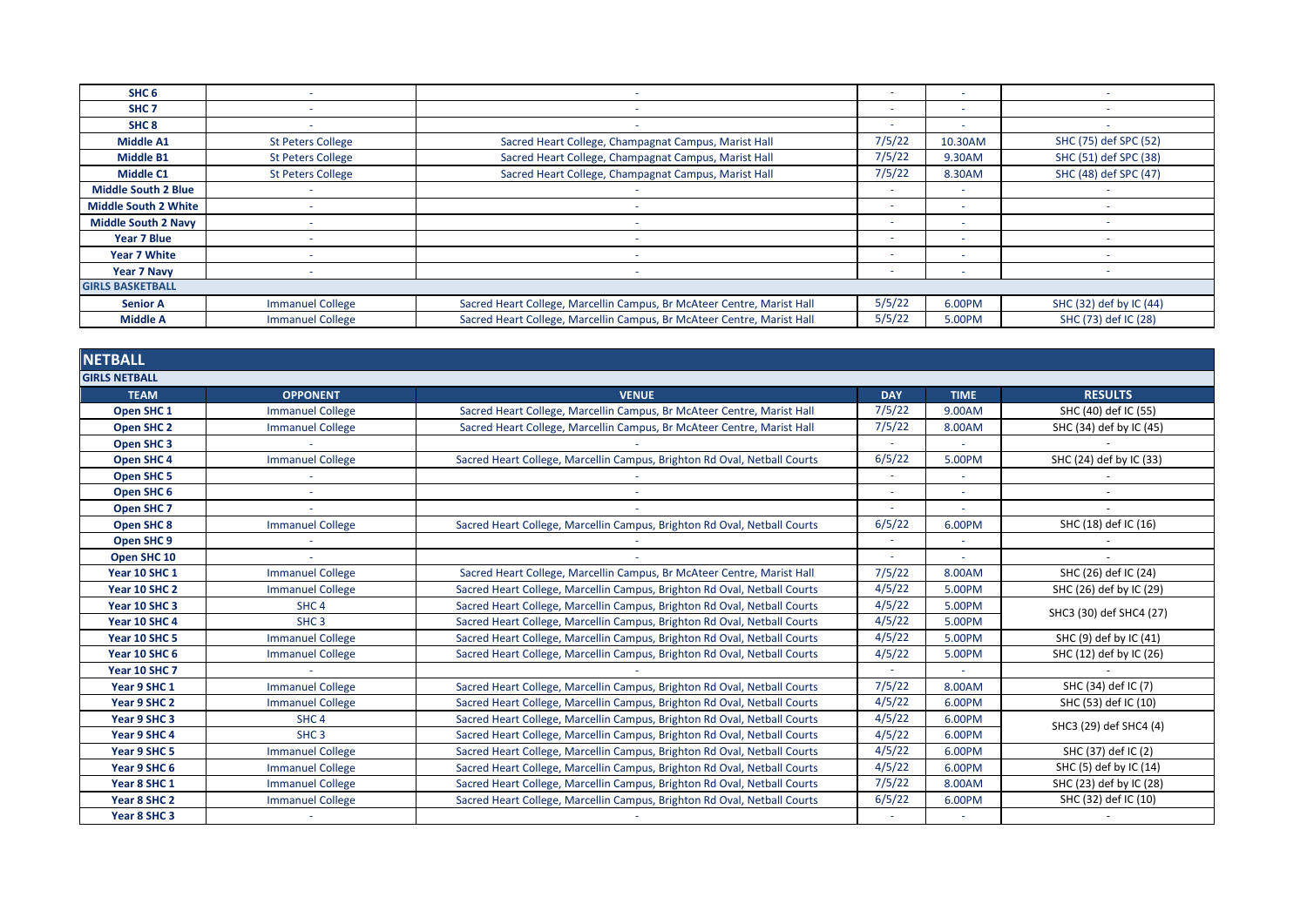| Year 8 SHC 4 |                         |                                                                          |        | $\sim$                   |                         |
|--------------|-------------------------|--------------------------------------------------------------------------|--------|--------------------------|-------------------------|
| Year 8 SHC 5 |                         |                                                                          |        | $\sim$                   |                         |
| Year 8 SHC 6 | <b>Immanuel College</b> | Sacred Heart College, Marcellin Campus, Brighton Rd Oval, Netball Courts | 6/5/22 | 6.00PM                   | SHC (4) def by IC (33)  |
| Year 8 SHC 7 | <b>Immanuel College</b> | Sacred Heart College, Marcellin Campus, Brighton Rd Oval, Netball Courts | 6/5/22 | 6.00PM                   | SHC (4) def by IC (11)  |
| Year 7 SHC 1 | <b>Immanuel College</b> | Sacred Heart College, Marcellin Campus, Brighton Rd Oval, Netball Courts | 7/5/22 | 8.00AM                   | SHC (32) def IC (15)    |
| Year 7 SHC 2 | <b>Immanuel College</b> | Sacred Heart College, Marcellin Campus, Brighton Rd Oval, Netball Courts | 6/5/22 | 5.00PM                   | SHC (5) def by IC (29)  |
| Year 7 SHC 3 |                         |                                                                          |        |                          |                         |
| Year 7 SHC 4 |                         |                                                                          |        |                          |                         |
| Year 7 SHC 5 |                         |                                                                          |        |                          |                         |
| Year 7 SHC 6 |                         |                                                                          |        | $\overline{\phantom{a}}$ |                         |
| Year 7 SHC 7 | <b>Immanuel College</b> | Sacred Heart College, Marcellin Campus, Brighton Rd Oval, Netball Courts | 6/5/22 | 5.00PM                   | SHC (10) def by IC (17) |
| Year 7 SHC 8 | <b>Immanuel College</b> | Sacred Heart College, Marcellin Campus, Brighton Rd Oval, Netball Courts | 6/5/22 | 5.00PM                   | SHC (5) def IC (4)      |

| <b>RUGBY</b>      |                 |              |             |             |                |  |
|-------------------|-----------------|--------------|-------------|-------------|----------------|--|
| <b>BOYS RUGBY</b> |                 |              |             |             |                |  |
| <b>TEAM</b>       | <b>OPPONENT</b> | <b>VENUE</b> | <b>DATE</b> | <b>TIME</b> | <b>RESULTS</b> |  |
| SHC <sub>1</sub>  |                 |              |             | -           |                |  |

| <b>SOCCER</b>       |                          |                                                          |                          |             |                           |
|---------------------|--------------------------|----------------------------------------------------------|--------------------------|-------------|---------------------------|
| <b>BOYS SOCCER</b>  |                          |                                                          |                          |             |                           |
| <b>TEAM</b>         | <b>OPPONENT</b>          | <b>VENUE</b>                                             | <b>DATE</b>              | <b>TIME</b> | <b>RESULTS</b>            |
| <b>First XI</b>     |                          |                                                          | $\overline{\phantom{a}}$ | $\sim$      |                           |
| <b>Second XI</b>    |                          |                                                          | ۰                        | $\sim$      |                           |
| <b>Third XI</b>     | <b>St Peters College</b> | Sacred Heart College, Marcellin Campus, Brighton Rd Oval | 7/5/22                   | 9.45AM      | SHC (2) drew SPSC (2)     |
| <b>Middle A1</b>    | <b>St Peters College</b> | Sacred Heart College, Marcellin Campus, Brighton Rd Oval | 7/5/22                   | 8.15AM      | SHC (5) def SPSC (2)      |
| <b>Middle B1</b>    | <b>St Peters College</b> | Lloyd Oval, St Peter's College, Hackney Road, St Peters  | 7/5/22                   | 8.15AM      | SHC (3) def by SPSC (8)   |
| Middle C1           | <b>St Peters College</b> | Lloyd Oval, St Peter's College, Hackney Road, St Peters  | 7/5/22                   | 9.45AM      | SHC (3) def SPSC (1)      |
| <b>7B</b>           |                          |                                                          | ۰                        |             |                           |
| <b>GIRLS SOCCER</b> |                          |                                                          |                          |             |                           |
| <b>TEAM</b>         | <b>OPPONENT</b>          | <b>VENUE</b>                                             | <b>DATE</b>              | <b>TIME</b> | <b>RESULTS</b>            |
| Open SHC 1          | <b>Immanuel College</b>  | Sacred Heart College, Marcellin Campus, Brighton Rd Oval | 4/5/22                   | 4.45PM      | SHC $(2)$ def by IC $(5)$ |
| <b>Middle SHC 1</b> | <b>Immanuel College</b>  | Sacred Heart College, Marcellin Campus, Brighton Rd Oval | 4/5/22                   | 6.00PM      | SHC (3) def IC (1)        |

| <b>SQUASH</b>       |                 |              |             |                          |                |  |
|---------------------|-----------------|--------------|-------------|--------------------------|----------------|--|
| <b>MIXED SQUASH</b> |                 |              |             |                          |                |  |
| <b>TEAM</b>         | <b>OPPONENT</b> | <b>VENUE</b> | <b>DATE</b> | <b>TIME</b>              | <b>RESULTS</b> |  |
| <b>Senior</b>       |                 |              |             | $\overline{\phantom{a}}$ | -              |  |
| <b>Middle</b>       |                 |              |             | $\overline{\phantom{a}}$ |                |  |

| <b>TABLE TENNIS</b>       |                 |              |             |             |                |  |
|---------------------------|-----------------|--------------|-------------|-------------|----------------|--|
| <b>MIXED TABLE TENNIS</b> |                 |              |             |             |                |  |
| <b>TEAM</b>               | <b>OPPONENT</b> | <b>VENUE</b> | <b>DATE</b> | <b>TIME</b> | <b>RESULTS</b> |  |
| <b>Middle B</b>           |                 |              |             |             |                |  |